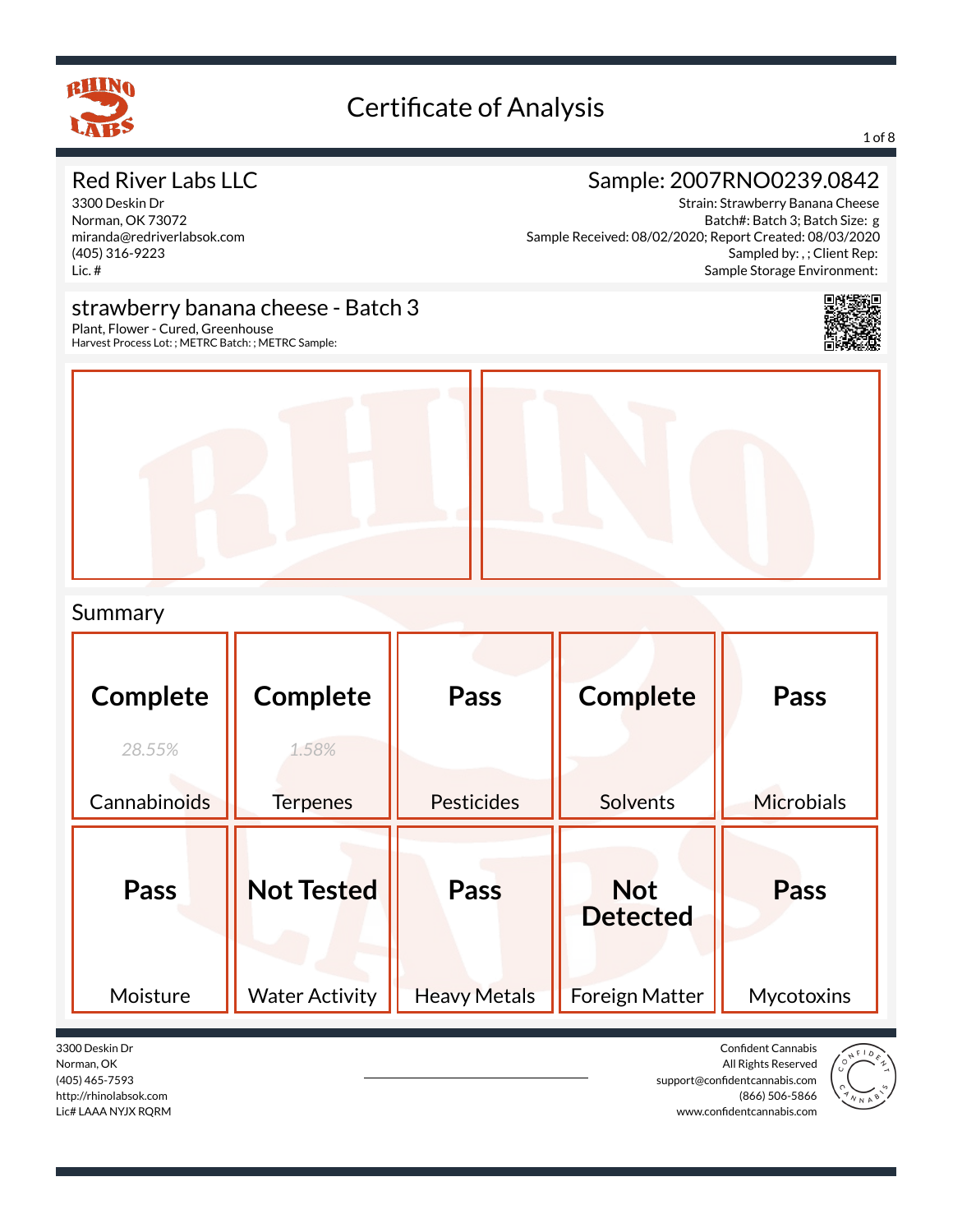

#### 2 of 8

### Red River Labs LLC

3300 Deskin Dr Norman, OK 73072 miranda@redriverlabsok.com (405) 316-9223 Lic. #

### Sample: 2007RNO0239.0842

Strain: Strawberry Banana Cheese Batch#: Batch 3; Batch Size: g Sample Received: 08/02/2020; Report Created: 08/03/2020 Sampled by: , ; Client Rep: Sample Storage Environment:

#### strawberry banana cheese - Batch 3



Plant, Flower - Cured, Greenhouse Harvest Process Lot: ; METRC Batch: ; METRC Sample:



## Cannabinoids Complete

| Analyte        | LOC        | <b>Results</b> | <b>Results</b> |  |
|----------------|------------|----------------|----------------|--|
|                | <b>PPM</b> | %              | mg/g           |  |
| <b>THCa</b>    |            | 25.91          | 259.1          |  |
| ∆9-THC         |            | 0.69           | 6.9            |  |
| $\Delta$ 8-THC |            | 0.38           | 3.8            |  |
| CBGa           |            | 1.42           | 14.2           |  |
| <b>CBG</b>     |            | 0.15           | 1.5            |  |
| <b>Total</b>   |            | 28.55          | 285.5          |  |



3300 Deskin Dr Norman, OK (405) 465-7593 http://rhinolabsok.com Lic# LAAA NYJX RQRM

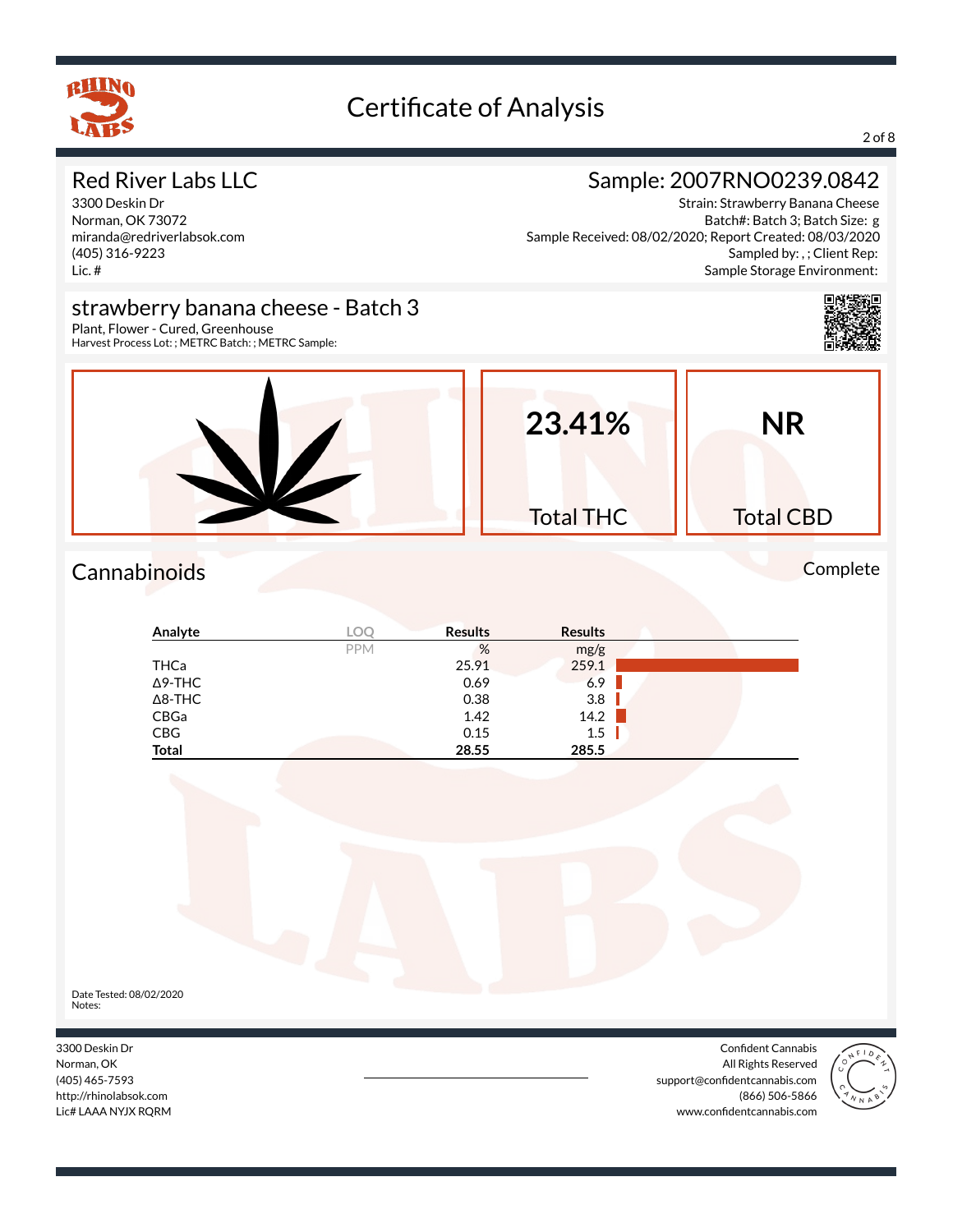

#### 3 of 8

#### Red River Labs LLC

3300 Deskin Dr Norman, OK 73072 miranda@redriverlabsok.com (405) 316-9223 Lic. #

#### strawberry banana cheese - Batch 3

Plant, Flower - Cured, Greenhouse Harvest Process Lot: ; METRC Batch: ; METRC Sample:

#### **Terpenes**

### Sample: 2007RNO0239.0842

Strain: Strawberry Banana Cheese Batch#: Batch 3; Batch Size: g Sample Received: 08/02/2020; Report Created: 08/03/2020 Sampled by: , ; Client Rep: Sample Storage Environment:



Primary Aromas

| Analyte             | LOQ  | <b>Results</b> | <b>Results</b> |                       |
|---------------------|------|----------------|----------------|-----------------------|
|                     | $\%$ | $\%$           | mg/g           |                       |
| β-Myrcene           | 0.00 | 0.81           | 8.1            |                       |
| β-Caryophyllene     | 0.00 | 0.49           | 4.9            |                       |
| $\alpha$ -Humulene  | 0.00 | 0.12           | 1.2            | Hops                  |
| Linalool            | 0.00 | 0.04           | 0.4            |                       |
| $\alpha$ -Pinene    | 0.00 | 0.02           | 0.2            |                       |
| $\beta$ -Ocimene    | 0.00 | 0.02           | 0.2            |                       |
| cis-Nerolidol       | 0.00 | 0.02           | 0.2            |                       |
| δ-Limonene          | 0.00 | 0.02           | 0.2            | Cinnamon              |
| Guaiol              | 0.00 | 0.02           | 0.2            |                       |
| $\alpha$ -Bisabolol | 0.00 | 0.01           | 0.1            |                       |
| Camphene            | 0.00 | 0.01           | 0.1            |                       |
| 3-Carene            | 0.00 | <b>NR</b>      | <b>NR</b>      |                       |
| $\alpha$ -Terpinene | 0.00 | <b>NR</b>      | <b>NR</b>      | Lavender              |
| $\beta$ -Pinene     | 0.00 | <b>NR</b>      | <b>NR</b>      |                       |
| y-Terpinene         | 0.00 | <b>NR</b>      | <b>NR</b>      |                       |
| Geraniol            | 0.00 | <b>NR</b>      | <b>NR</b>      |                       |
| Isopulegol          | 0.00 | <b>NR</b>      | <b>NR</b>      |                       |
| Ocimene             | 0.00 | <b>NR</b>      | <b>NR</b>      | Pine                  |
| p-Cymene            | 0.00 | <b>NR</b>      | <b>NR</b>      |                       |
| Terpinolene         | 0.00 | <b>NR</b>      | <b>NR</b>      |                       |
| trans-Nerolidol     | 0.00 | <b>NR</b>      | <b>NR</b>      |                       |
| <b>Total</b>        |      | 1.58           | 15.8           |                       |
|                     |      |                |                |                       |
|                     |      |                |                | Earthy                |
|                     |      |                |                |                       |
| Notes:              |      |                |                | 1.58%                 |
|                     |      |                |                | <b>Total Terpenes</b> |

Date Tested: 08/02/2020

3300 Deskin Dr Norman, OK (405) 465-7593 http://rhinolabsok.com Lic# LAAA NYJX RQRM

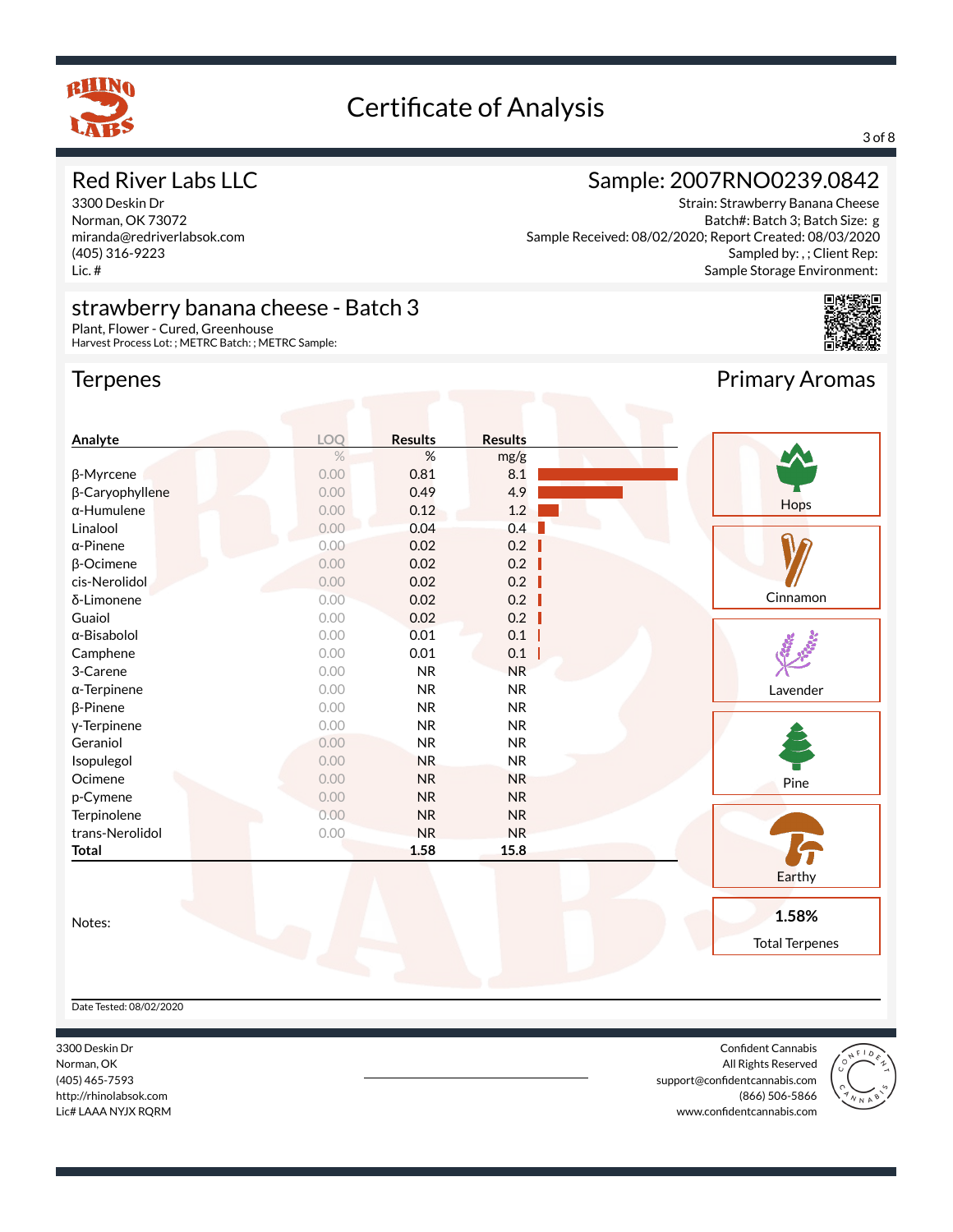

#### 4 of 8

#### Red River Labs LLC

3300 Deskin Dr Norman, OK 73072 miranda@redriverlabsok.com (405) 316-9223 Lic. #

### Sample: 2007RNO0239.0842

Strain: Strawberry Banana Cheese Batch#: Batch 3; Batch Size: g Sample Received: 08/02/2020; Report Created: 08/03/2020 Sampled by: , ; Client Rep: Sample Storage Environment:

#### strawberry banana cheese - Batch 3

Plant, Flower - Cured, Greenhouse Harvest Process Lot: ; METRC Batch: ; METRC Sample:

### Microbials Pass



| imit  | <b>Units</b> | <b>Status</b> |
|-------|--------------|---------------|
| CFU/g | CFU/g        |               |
|       | <b>ND</b>    | Pass          |
|       | <b>ND</b>    | Pass          |
| 10000 | 1000         | Pass          |
|       | <b>ND</b>    | Pass          |
|       | <b>ND</b>    | Pass          |
|       |              |               |

3300 Deskin Dr Norman, OK (405) 465-7593 http://rhinolabsok.com Lic# LAAA NYJX RQRM

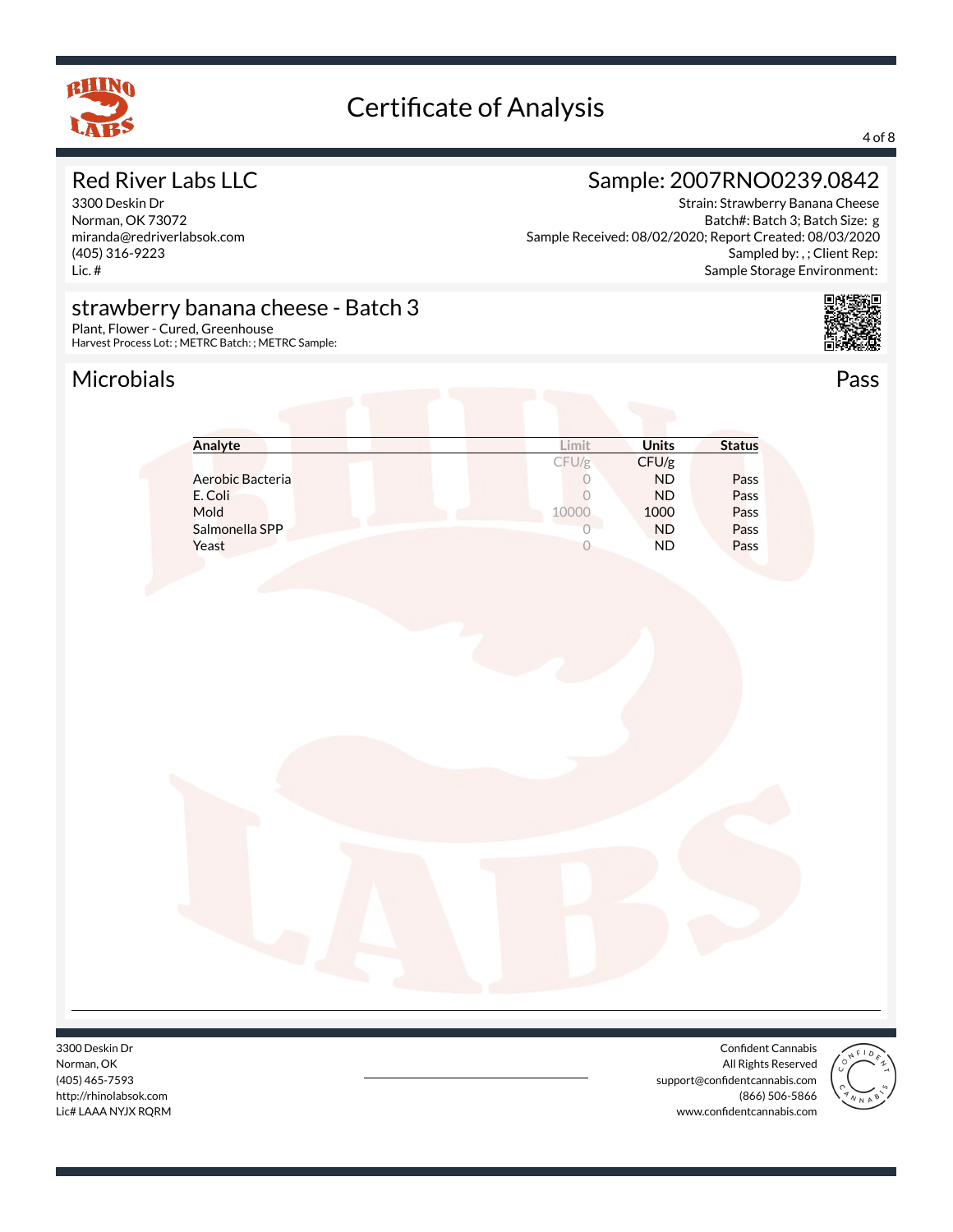

#### 5 of 8

### Red River Labs LLC

3300 Deskin Dr Norman, OK 73072 miranda@redriverlabsok.com (405) 316-9223 Lic. #

## Sample: 2007RNO0239.0842

Strain: Strawberry Banana Cheese Batch#: Batch 3; Batch Size: g Sample Received: 08/02/2020; Report Created: 08/03/2020 Sampled by: , ; Client Rep: Sample Storage Environment:

### strawberry banana cheese - Batch 3

Plant, Flower - Cured, Greenhouse Harvest Process Lot: ; METRC Batch: ; METRC Sample:

### Heavy Metals **Pass**



**Analyte Mass LOQ Limit Status** PPM PPM PPM Arsenic **Article 1986 ND** 0 **Pass** Cadmium ND 0 Pass Lead **ND** 1 Pass Mercury **ND** 0 Pass

3300 Deskin Dr Norman, OK (405) 465-7593 http://rhinolabsok.com Lic# LAAA NYJX RQRM

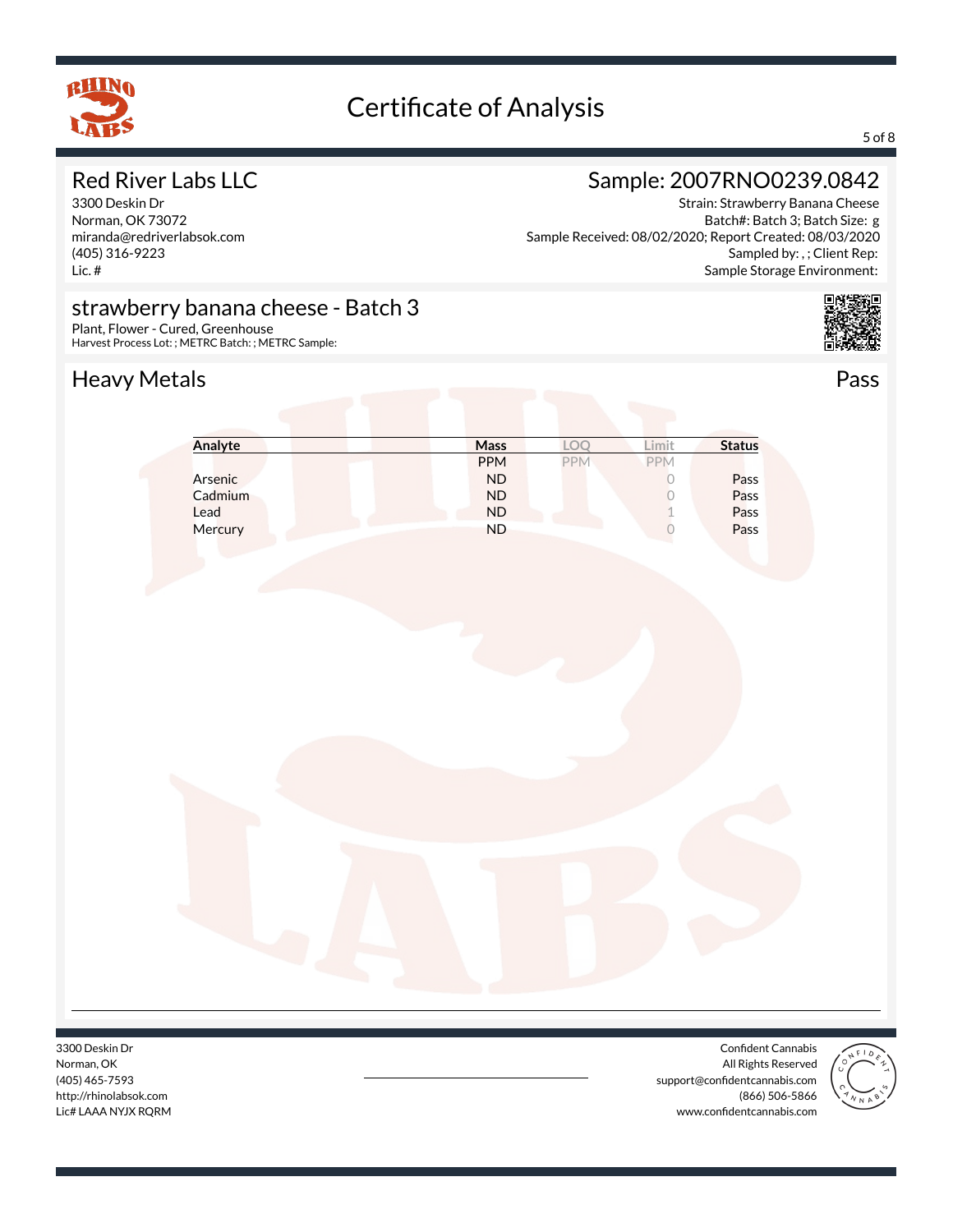

#### 6 of 8

### Red River Labs LLC

3300 Deskin Dr Norman, OK 73072 miranda@redriverlabsok.com (405) 316-9223 Lic. #

### Sample: 2007RNO0239.0842

Strain: Strawberry Banana Cheese Batch#: Batch 3; Batch Size: g Sample Received: 08/02/2020; Report Created: 08/03/2020 Sampled by: , ; Client Rep: Sample Storage Environment:

#### strawberry banana cheese - Batch 3

Plant, Flower - Cured, Greenhouse Harvest Process Lot: ; METRC Batch: ; METRC Sample:

## Mycotoxins Pass



| Analyte                 | <b>LOC</b> | .imit | <b>Units</b> | <b>Status</b> |
|-------------------------|------------|-------|--------------|---------------|
|                         | PPB        | PPB   | <b>PPB</b>   |               |
| <b>B1</b>               |            | 20.00 | <b>ND</b>    | Pass          |
| <b>B2</b>               |            | 20.00 | <b>ND</b>    | Pass          |
| G <sub>1</sub>          |            | 20.00 | <b>ND</b>    | Pass          |
| G <sub>2</sub>          |            | 20.00 | <b>ND</b>    | Pass          |
| Ochratoxin A            |            | 20.00 | <b>ND</b>    | Pass          |
| <b>Total Aflatoxins</b> |            | 20.00 | <b>ND</b>    | Pass          |

3300 Deskin Dr Norman, OK (405) 465-7593 http://rhinolabsok.com Lic# LAAA NYJX RQRM

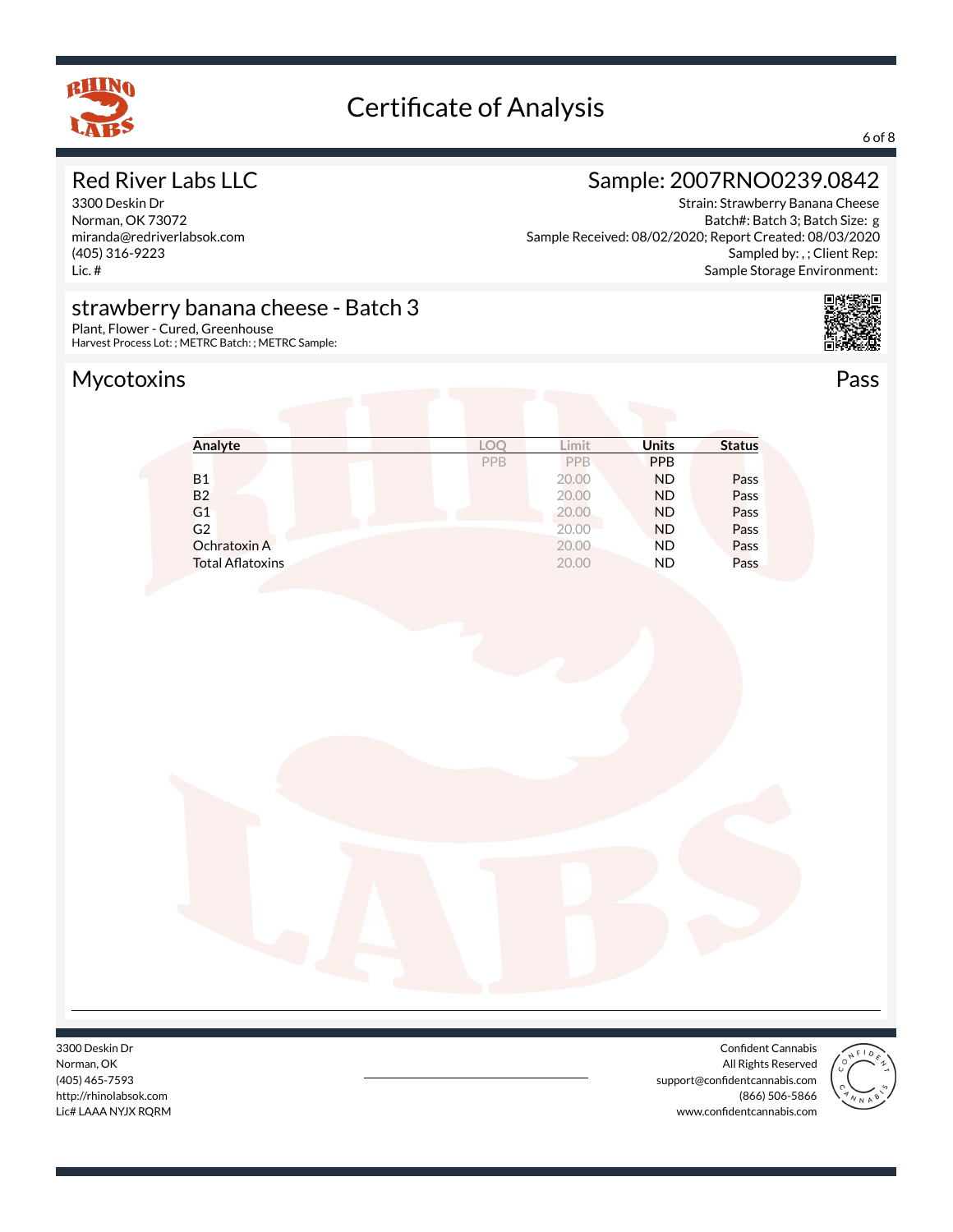

#### 7 of 8

#### Red River Labs LLC

3300 Deskin Dr Norman, OK 73072 miranda@redriverlabsok.com (405) 316-9223 Lic. #

### Sample: 2007RNO0239.0842

Strain: Strawberry Banana Cheese Batch#: Batch 3; Batch Size: g Sample Received: 08/02/2020; Report Created: 08/03/2020 Sampled by: , ; Client Rep: Sample Storage Environment:



#### strawberry banana cheese - Batch 3 Plant, Flower - Cured, Greenhouse

Harvest Process Lot: ; METRC Batch: ; METRC Sample:

#### Residual Solvents **Complete**

| Analyte                | LOQ        | Limit      | <b>Mass</b>    | <b>Status</b> |
|------------------------|------------|------------|----------------|---------------|
|                        | <b>PPM</b> | <b>PPM</b> | <b>PPM</b>     |               |
| 1,2-Dichloro-Ethane    | 1.000      | 1000,000   | <b>NR</b>      | <b>NT</b>     |
| Acetone                | 1.000      | 1000.000   | <b>NR</b>      | <b>NT</b>     |
| Acetonitrile           | 1.000      | 1000.000   | <b>NR</b>      | <b>NT</b>     |
| <b>Benzene</b>         | 1.000      | 2.000      | <b>NR</b>      | <b>NT</b>     |
| <b>Butane</b>          | 1.000      | 1000.000   | <b>NR</b>      | <b>NT</b>     |
| Chloroform             | 1.000      | 1000.000   | <b>NR</b>      | NT            |
| Dichloromethane        | 1.000      | 1000.000   | <b>NR</b>      | NT            |
| Ethanol                | 1.000      | 1000.000   | N <sub>R</sub> | <b>NT</b>     |
| Ethyl-Acetate          | 1.000      | 1000.000   | <b>NR</b>      | <b>NT</b>     |
| Ethyl-Ether            | 1.000      | 1000.000   | <b>NR</b>      | <b>NT</b>     |
| Ethylene Oxide         | 1.000      | 1000.000   | <b>NR</b>      | NT            |
| Heptane                | 1.000      | 1000.000   | <b>NR</b>      | <b>NT</b>     |
| Hexanes                | 1.000      | 1000.000   | <b>NR</b>      | <b>NT</b>     |
| Isopropanol            | 1.000      | 1000.000   | <b>NR</b>      | <b>NT</b>     |
| m-Xylene               | 1.000      | 1000.000   | <b>NR</b>      | NT            |
| Methanol               | 1.000      | 1000.000   | <b>NR</b>      | <b>NT</b>     |
| o-Xylene               | 1.000      | 1000.000   | N <sub>R</sub> | <b>NT</b>     |
| p-Xylene               | 1.000      | 1000.000   | <b>NR</b>      | <b>NT</b>     |
| Pentane                | 1.000      | 1000.000   | <b>NR</b>      | NT            |
| Propane                | 1.000      | 1000.000   | <b>NR</b>      | NT            |
| Toluene                | 1.000      | 180.000    | <b>NR</b>      | <b>NT</b>     |
| <b>Trichloroethene</b> | 1.000      | 1000.000   | <b>NR</b>      | NT            |

3300 Deskin Dr Norman, OK (405) 465-7593 http://rhinolabsok.com Lic# LAAA NYJX RQRM